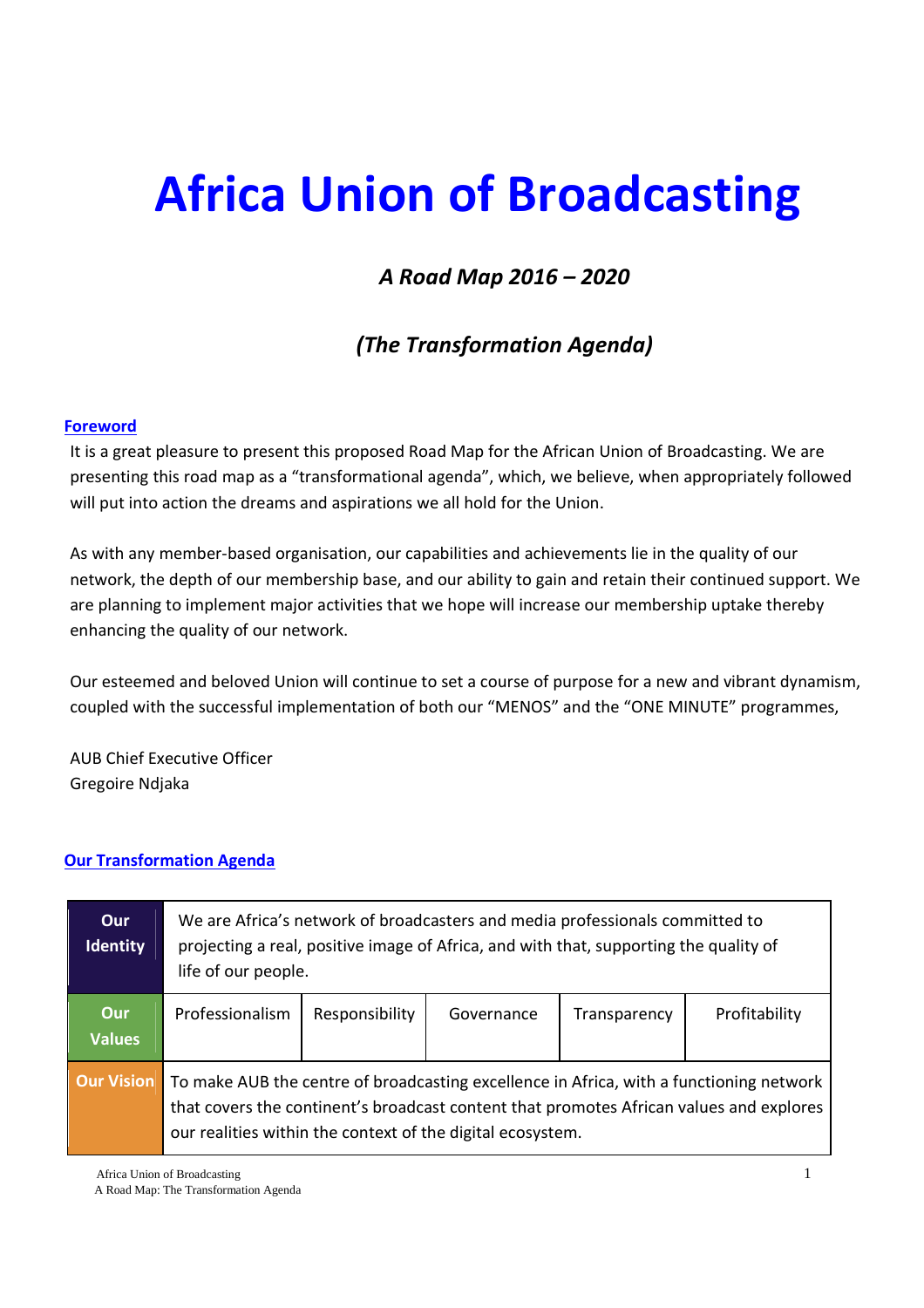# **Critical issues for the organisation**

#### **Our Strengths**

**(What we must preserve, strengthen and effectively communicate to our stakeholders and partners)**

- The AUB name and brand as a recognised leader in the broadcast and media development of Africa
- The diversity of the AUB family and its network covering Arabic, English, French, and Portuguese
- Our shared vision and values, the soundness of the plans contained in this Transformation agenda plan
- AUB's ability to offer pan-African exchange facilities
- AUB's experience in acquiring global rights for leading sport and content programmes

#### **Our Weaknesses**

#### (What we must respond to and find ways to overcome)

- Unproven or unclear purpose and value to our membership base
- Inadequate organic funding and fundraising capabilities
- Inadequate communications on all levels
- General capability and systemic weakness of public broadcasters

#### **The Opportunities**

(We must take advantage of these opportunities)

- MENOS in operation taking advantage of this content hub
- The ongoing digitisation of broadcasting and media in Africa
- Exploiting a broad based, community-centered global content and event rights acquisition
- Formal partnership with other major stakeholders across the globe

#### **Threats**

(We must find ways to protect against and overcome these threats)

- Our lack of cutting edge effectiveness in this complex industry
- Failure to fully deliver MENOS and the ONE Minute Project
- Destabilisation effects of forces of money from purely commercial organisations, that have no public interest or focus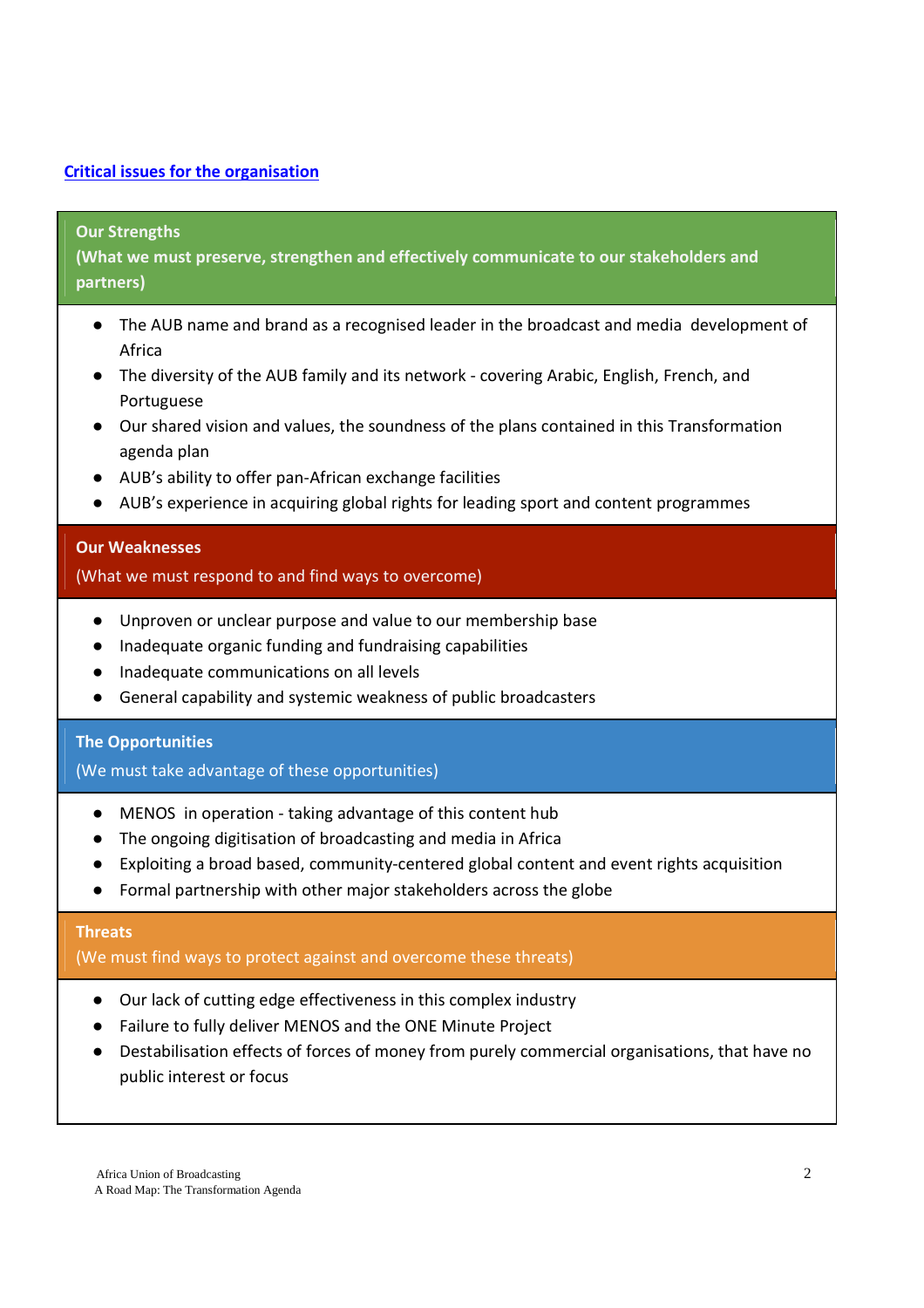# **Our Main Focus For This Period**

This roadmap will be navigated with the following focus:

- **Our Image** Repositioning our image as the pre-eminent professional broadcast body for Africa
- **Digital Content** Sustainable access to quality and cost-effective broadcast ready content
- **Professional Training** World-class training and skills development for practitioners

# *FOCUS 1: Repositioning AUB's Image as a Professional Broadcast Body for Africa*

Our strategic aim is to reposition our Union as a professional body that is engaged, productive, and can be the center of excellence for all broadcasting and media related affairs in Africa (such as broadcast rights distribution). We will also strive to rekindle our relationship with our membership base and re-engage with our external stakeholders and partners.

| <b>Objective</b>                                                                                                                               | <b>Strategy</b>                                                                                                                                                                                                                                      |
|------------------------------------------------------------------------------------------------------------------------------------------------|------------------------------------------------------------------------------------------------------------------------------------------------------------------------------------------------------------------------------------------------------|
| <b>Improve AUB's ratings and standing</b><br>amongst our current and potential<br>members                                                      | Constant dialogue with current and potential<br>members - with a newly revamped website, social<br>media platforms.<br>Regular direct communication about our activities<br>and programmes via our monthly newsletter and<br>members reports         |
| Improve the perception and image of AUB<br>from negative to positive, with our<br>external (non-members) industry<br>stakeholders and partners | Regular press releases/announcements through<br>international media platforms<br>Participation at international industry fora<br>Regular contribution to global industry initiatives<br>Establish relationships with mutual partner<br>organisations |

# *FOCUS 2: Enabling Sustainable Access to Quality and Cost-Effective Broadcast Ready Content*

The Union will be implementing the MENOS, our programme of Content Exchange and Delivery Network, and the ONE-MINUTE programme, which will help us, achieve financial autonomy and sustainability. We will also strive to secure and provide our membership with cost-effective rights to top-level regional and global events and competition, such as the FIFA World Cup, The Olympics, AFCON and other regional plans.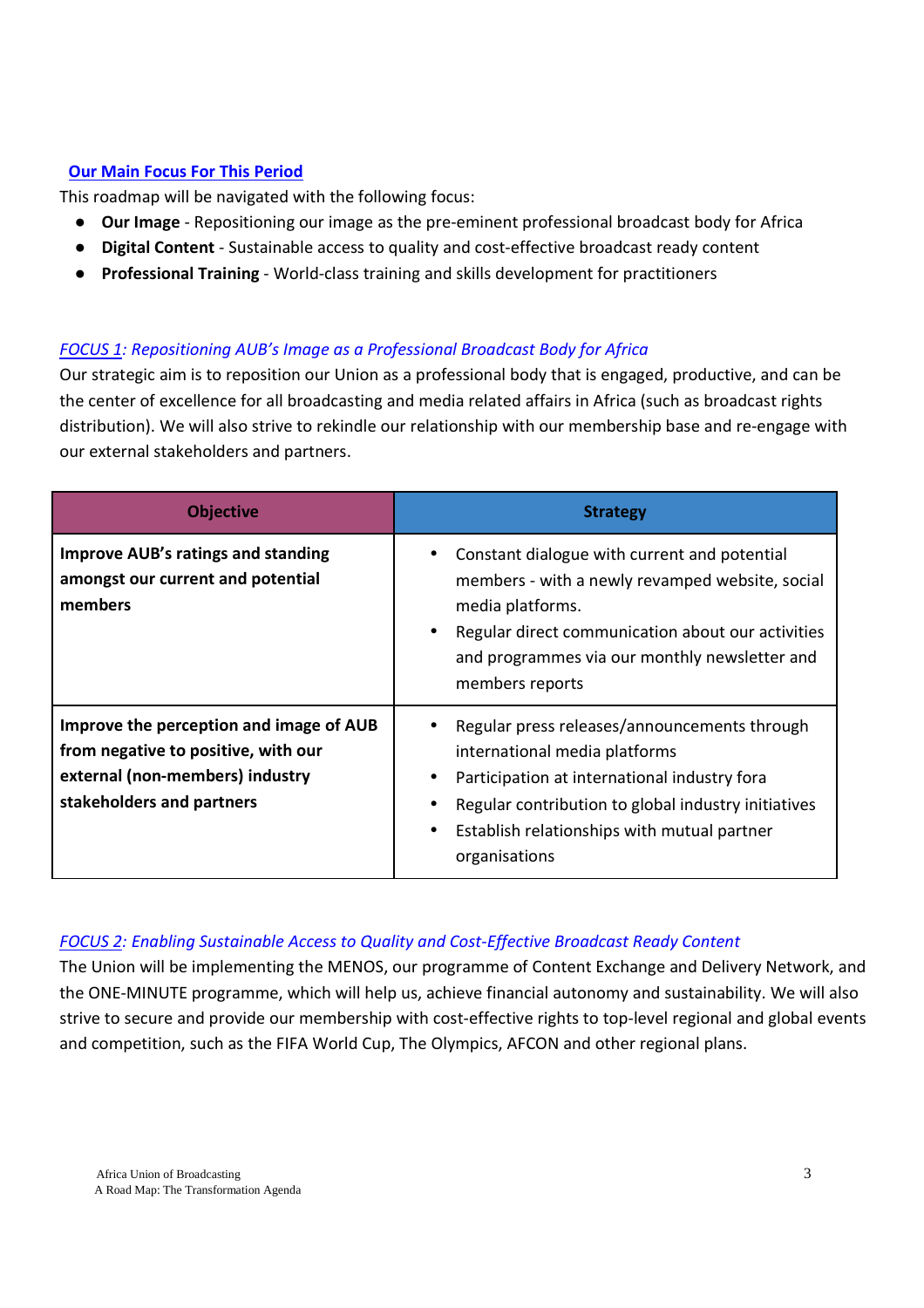| <b>Objective</b>                                                                                              | <b>Strategy</b>                                                                                                                                                                                                                                                                                                                                                                                                           |
|---------------------------------------------------------------------------------------------------------------|---------------------------------------------------------------------------------------------------------------------------------------------------------------------------------------------------------------------------------------------------------------------------------------------------------------------------------------------------------------------------------------------------------------------------|
| To successfully deploy and deliver our<br><b>Content Exchange and Delivery Network -</b><br>The MENOS project | Promote the benefits of MENOS to all our key<br>$\bullet$<br>stakeholders<br>Get the buy-in and provisional commitments to<br>$\bullet$<br>use MENOS<br>Sign up the first block of broadcasting<br>$\bullet$<br>organisations that will be founding members of<br>the content exchange platform<br>Secure and work with reputable, technical and<br>commercial partners that will help AUB in the<br>delivery of Platform |

# *FOCUS 3: Skills Development for Broadcast Practitioners and Professionals In Africa*

We will seek to create, deploy and implement a robust skills training and skills development programme that will allow an extensive knowledge exchange and capacity building for broadcasters and media practitioners in Africa. As part this we will be organising tailored, industry specific workshops for broadcasters on a thematic or regional basis.

#### **Objectives**

**Create, deploy and implement a viable and sustainable industry skills development system** 

**Provide regular, productive and cost-effective training events for member practitioners**

#### **Summary of Key Goals (Year-by-Year) 2016 - 2020**

| <b>Key Goals 2016</b> | $\star$ Launch MENOS<br>$\bigstar$ Launch the One Minute Project<br>$\bigstar$ Membership renewal, expansion and consolidation<br>$\star$ Expansion of membership to include private radio & TV<br>stations     |
|-----------------------|-----------------------------------------------------------------------------------------------------------------------------------------------------------------------------------------------------------------|
| Key Goals 2017        | $\star$ Expand MENOS<br>$\bigstar$ Bring in the exchange of programmes<br>$\star$ Involve AUB in the preparation of the football world cup<br>$\bigstar$ Launch active training and skills development platform |

Africa Union of Broadcasting 4

A Road Map: The Transformation Agenda